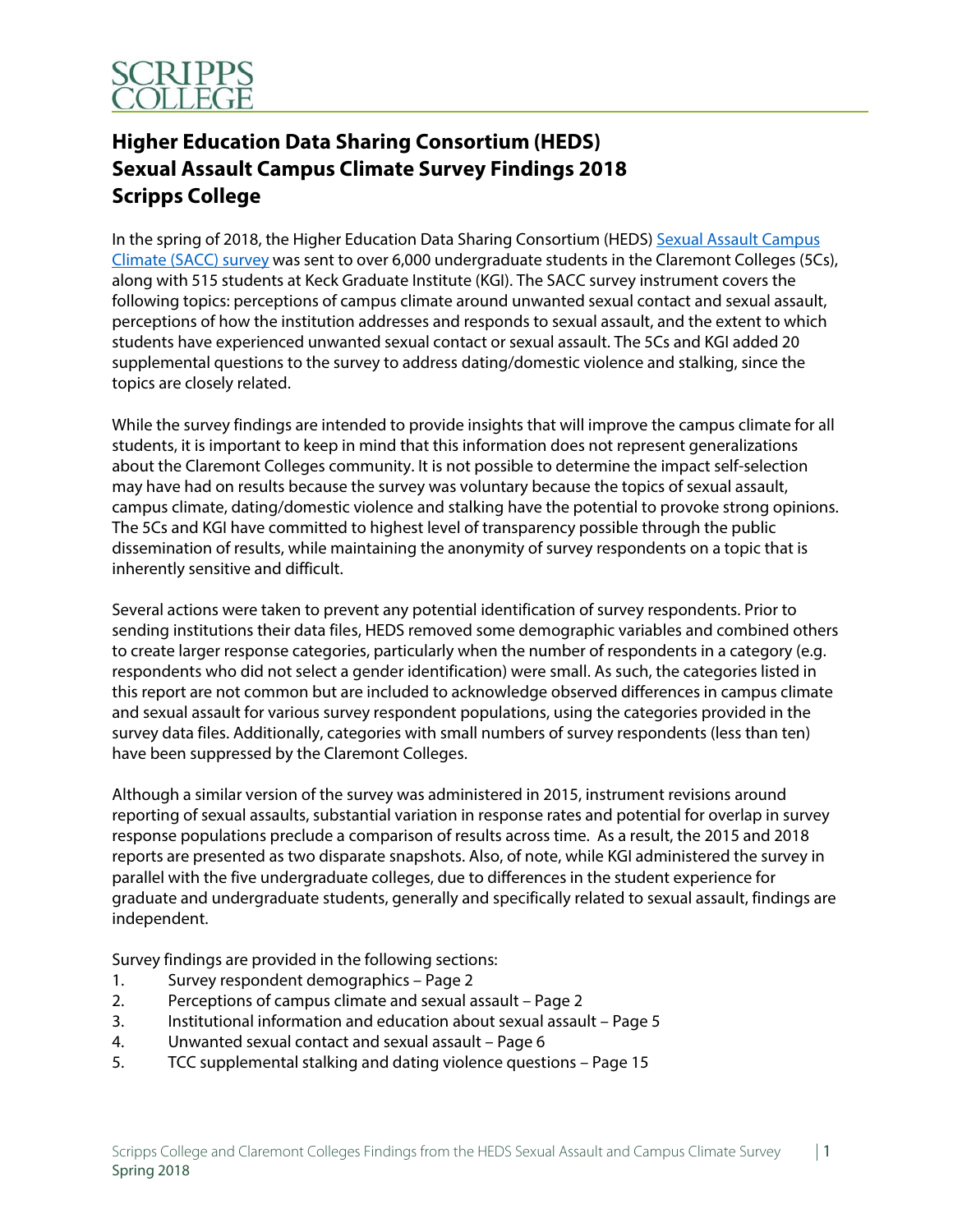

The website where the report is posted includes the FAQ document and a list of actions taken since the 2015 survey administration. Lastly, this work is only possible because students at the Claremont Colleges took the time to share their experiences. On behalf of everyone involved in this effort, we are deeply grateful.

### **SECTION 1: SURVEY RESPONDENT DEMOGRAPHICS**

Surveys were submitted by 1,502 out of 6,014 students at the five undergraduate Claremont Colleges (5Cs), for a response rate of 25%. At Scripps College (SCR), the response rate was 24% (259/1064).

| Figure 1.1 - Survey Participant Demographics | SCR#     | $SCR$ % | 5C # | 5C % |
|----------------------------------------------|----------|---------|------|------|
| Women                                        | 249      | 96      | 986  | 66   |
| Men                                          | $\Omega$ | 0       | 482  | 32   |
| Nonbinary or no response                     | 10       | 4       | 35   |      |
| Selected only white                          | 160      | 62      | 745  | 50   |
| Did not select only white                    | 96       | 37      | 734  | 49   |
| Heterosexual                                 | 149      | 58      | 977  | 65   |
| Sexual orientation not heterosexual          | 106      | 41      | 504  | 34   |

| Figure 1.2 - Survey Respondent Classification | SCR# | $SCR$ % | 5C # | $5C\%$ |
|-----------------------------------------------|------|---------|------|--------|
| Freshman/First Year                           | 86   | 33      | 390  | 26     |
| Sophomore                                     | 60   | 23      | 358  | 24     |
| Junior                                        | 50   | 19      | 383  | 26     |
| Senior                                        | 62   | 74      | 369  |        |

Note: Figure excludes one 'Other' classification response for SCR and three for 5C, which are otherwise included in the findings.

## **SECTION 2: PERCEPTIONS OF CAMPUS CLIMATE AND SEXUAL ASSAULT**

Students responded to the following questions using a 5-point scale, where 5 represents strongly agree, 4 is agree, 3 is neither agree nor disagree, 2 is disagree, and 1 is strongly disagree.

General survey respondent views about campus climate are very positive. Eighty-four percent of 5C survey respondents agree or strongly agree that they feel safe on their campus and 83% for SCR respondents.

| Figure 2.1 - Questions about general climate                     | SCR# | <b>SCR</b><br>Mean | 5C#  | 5C<br>Mean |
|------------------------------------------------------------------|------|--------------------|------|------------|
| Faculty, staff and administrators respect what students think    | 258  | 3.76               | 1498 | 3.95       |
| Faculty, staff, and administrators concern for students' welfare | 258  | 3.81               | 1497 | 4.08       |
| Faculty, staff, and administrators treat students fairly         | 258  | 3.64               | 1498 | 3.77       |
| Students concern about welfare of other students                 | 258  | 4.19               | 1497 | 4.08       |
| I feel valued in the classroom/learning environment              | 258  | 4.03               | 1497 | 4.06       |
| I feel close to people on this campus                            | 258  | 3.76               | 1498 | 4.00       |
| I feel part of the community                                     | 258  | 3.47               | 1497 | 3.80       |
| I feel safe on this campus                                       | 257  | 4.05               | 1496 | 4.15       |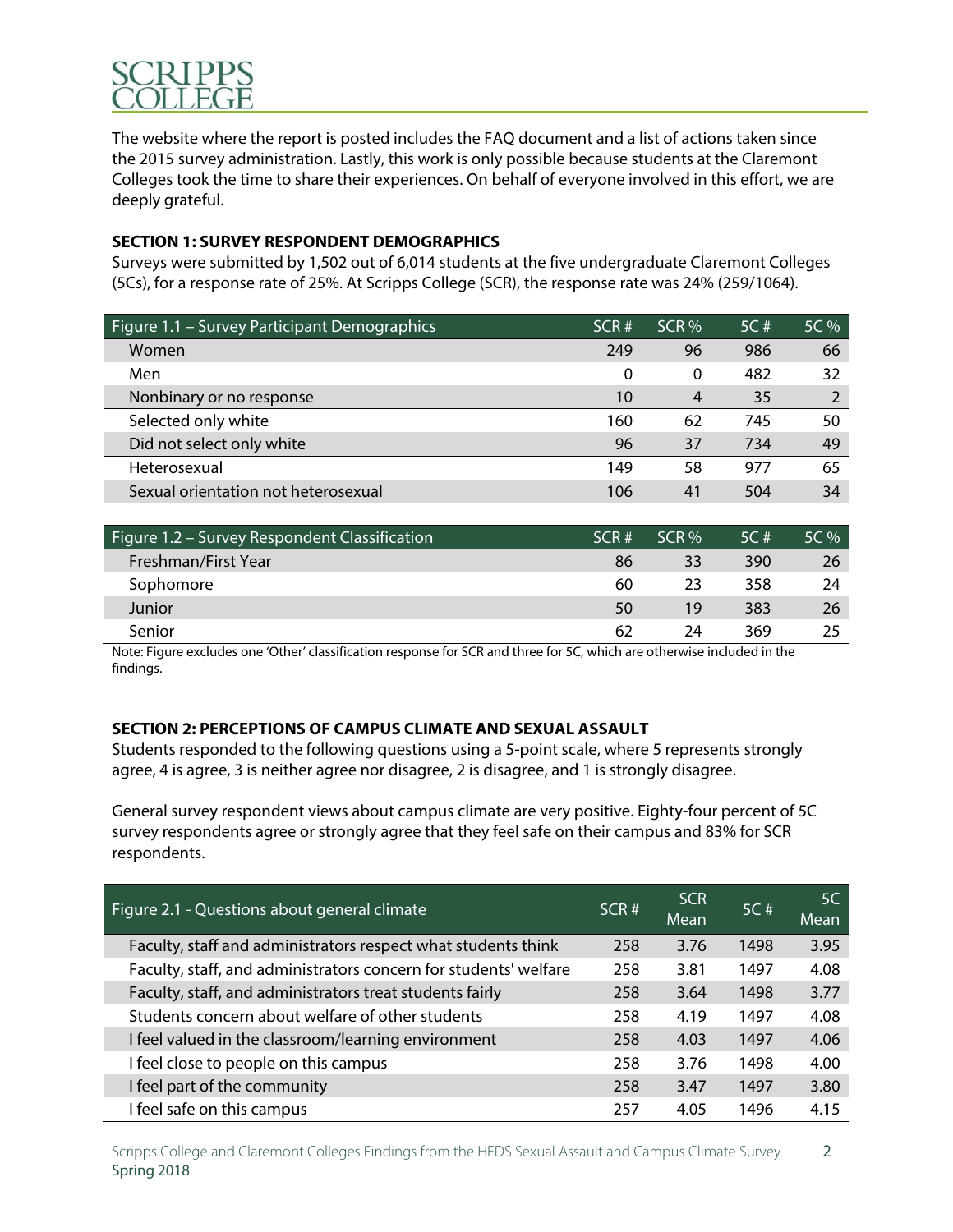

### **Figure 2.2 – Disaggregated responses to the statement I feel safe on this campus**

The following two tables show student perceptions of how various groups contribute to the general campus climate and the level of agreement with how officials handle difficult or dangerous situations.

| Figure $2.3 -$<br>Extent to which groups contribute to the general climate | SCR# | <b>SCR</b><br>Mean | 5C#  | .5C<br>Mean |
|----------------------------------------------------------------------------|------|--------------------|------|-------------|
| Faculty contribute to a positive and supportive campus climate             | 258  | 4.12               | 1498 | 4.16        |
| Staff contributes to a positive and supportive campus climate              | 258  | 4.14               | 1497 | 4.22        |
| Administration contributes to a positive and supportive<br>campus climate  | 258  | 3.07               | 1498 | 3.43        |
| Students contribute to a positive and supportive campus climate            | 257  | 4.02               | 1497 | 4.01        |
|                                                                            |      |                    |      |             |

| Figure $2.4 -$                                                               | SCR <sup>#</sup> | <b>SCR</b> | 5C#  | 5C   |
|------------------------------------------------------------------------------|------------------|------------|------|------|
| Response to difficult or dangerous situations                                |                  | Mean       |      | Mean |
| Campus officials protect students from harm                                  | 256              | 3.53       | 1498 | 3.60 |
| Officials would handle a crisis well                                         | 257              | 3.07       | 1499 | 3.32 |
| Officials respond quickly in difficult situations                            | 255              | 3.40       | 1491 | 3.51 |
| Officials handle incidents in fair and responsible manner                    | 253              | 3.23       | 1488 | 3.39 |
| There is a good support system for students going through<br>difficult times | 258              | 3.04       | 1496 | 3.21 |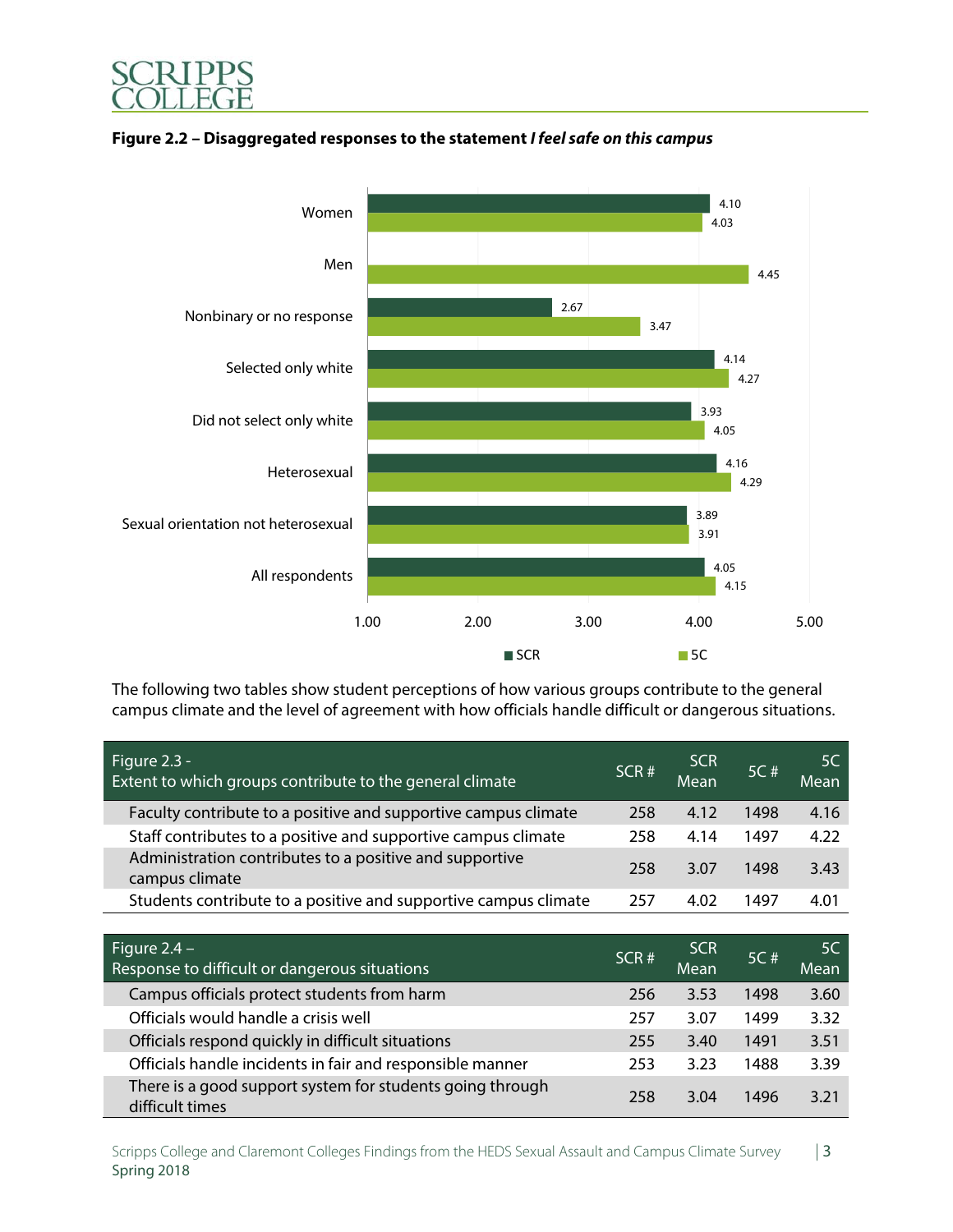Sixty-five percent of survey respondents from the 5Cs and 73% from SCR agree or strongly agree that other students would intervene if they witnessed a sexual assault. Thirty-six percent of 5C and 28% of SCR survey respondents perceive the number of sexual assaults that occur on campus or during offcampus events or programs sponsored by their institution to be low. Twenty-six percent of 5C and 18% of SCR survey respondents believe that they or one of their friends is not at risk for being sexually assaulted on campus or during off-campus events or programs sponsored by the institution.

| Figure 2.5 - Views on sexual assault at institution               | SCR <sup>#</sup> | SCR<br>Mean | 5C # | -5C<br>Mean |
|-------------------------------------------------------------------|------------------|-------------|------|-------------|
| Low number of sexual assaults on campus                           | 257              | 2.72        | 1497 | 2.90        |
| Don't believe I or one of my friends is at risk of sexual assault | 258              | 2.22        | 1498 | 2.49        |
| Students would intervene if they witnessed a sexual assault       | 258              | 3.88        | 1497 | 3.71        |

# **Figure 2.6 – Disaggregated means for the statement I believe that students would intervene if they witnessed a sexual assault**

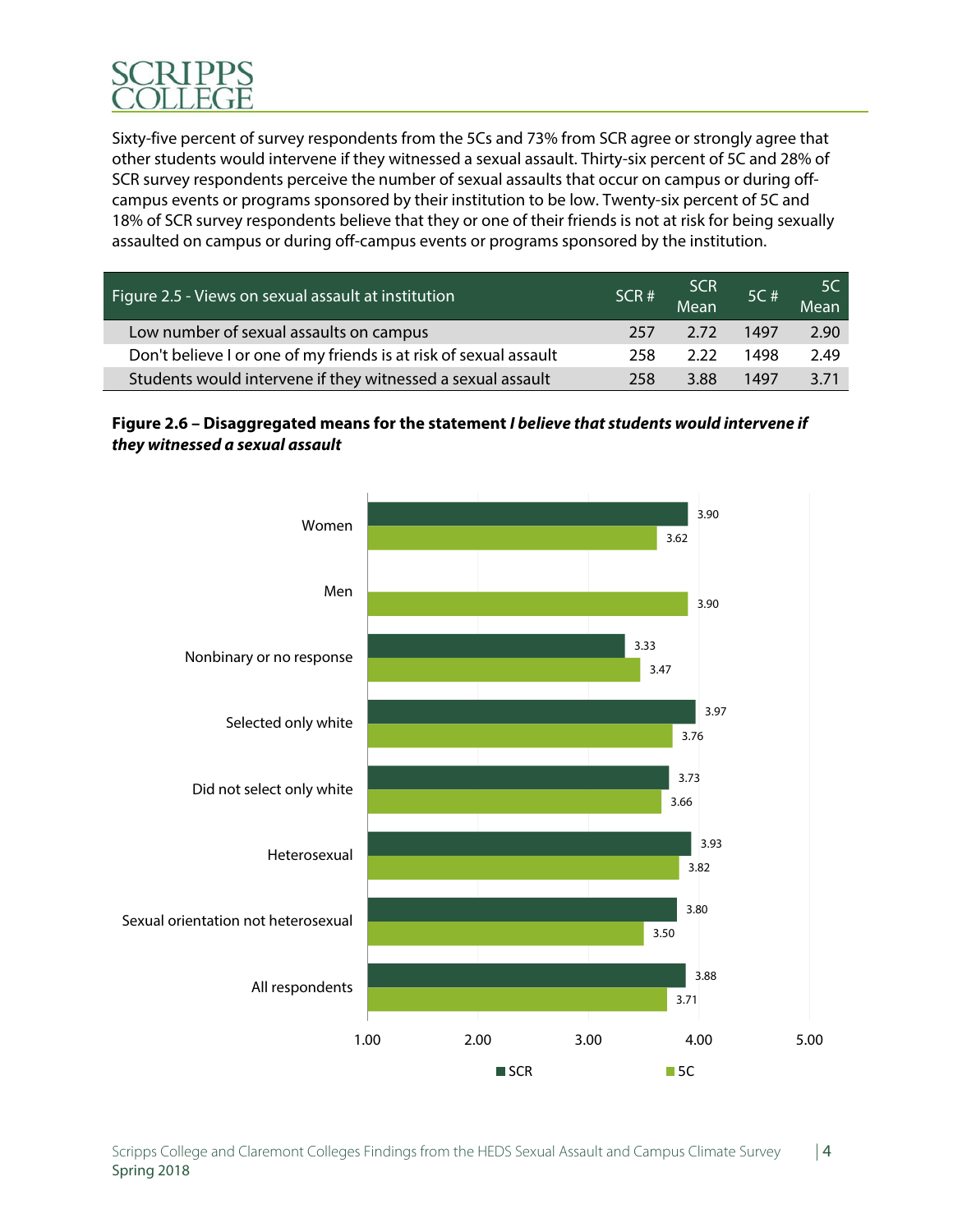## **SECTION 3: INSTITUTIONAL INFORMATION AND EDUCATION ABOUT SEXUAL ASSAULT**

Approximately 90% of 5C and SCR survey respondents know what sexual assault is and actions they can take to help prevent it. Lower proportions of survey respondents know how to access confidential resources, report incidents, or the investigation procedures for sexual assault.

| SCR: Did you receive information or education from institution about | SCR# | % Yes | % No | % Unsure |
|----------------------------------------------------------------------|------|-------|------|----------|
| What sexual assault is and how to recognize it                       | 256  | 89    |      | b        |
| How to report an incident of sexual assault                          | 256  | 76    | 13   |          |
| Confidential resources for sexual assault and how to locate them     | 256  | 82    | 11   |          |
| Procedures for investigating a sexual assault                        | 255  | 46    | 37   |          |
| Action you can take to help prevent sexual assault                   | 256  | 85    | 9    | 6        |
|                                                                      |      |       |      |          |

| Figures 3.1 & 3.2 – Responses to questions about information or education |  |
|---------------------------------------------------------------------------|--|
|---------------------------------------------------------------------------|--|

| 5C: Did you receive information or education from institution about | 5C # | % Yes | $%$ No | % Unsure |
|---------------------------------------------------------------------|------|-------|--------|----------|
| What sexual assault is and how to recognize it                      | 1496 | 91    | 4      |          |
| How to report an incident of sexual assault                         | 1496 | 74    | 13     | 13       |
| Confidential resources for sexual assault and how to locate them    | 1494 | 79    | 10     | 11       |
| Procedures for investigating a sexual assault                       | 1486 | 46    | 32     | 22       |
| Action you can take to help prevent sexual assault                  | 1491 | 89    | 6      |          |

# **Figures 3.3 & 3.4 - Additional details regarding institutional information/education**





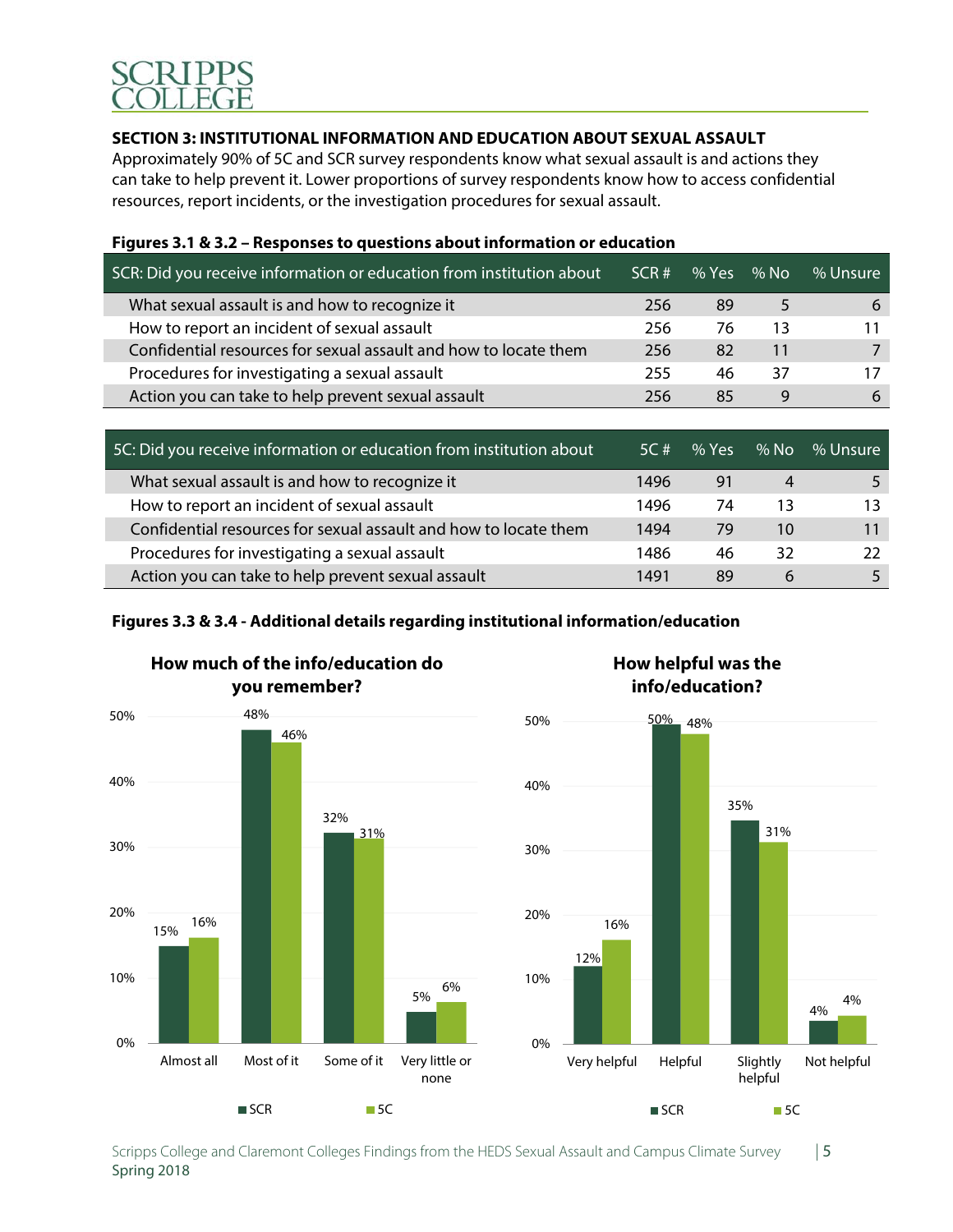

### **SECTION 4: UNWANTED SEXUAL CONTACT AND SEXUAL ASSAULT**

Survey respondents indicated the frequency with which they had experienced the following forms of unwanted sexual contact using the following scale: never, rarely, sometimes, often, and very often. The chart below represents any reporting of unwanted contact (all responses beyond never).

- Unwanted verbal behaviors such as someone making sexual comments about your body; someone making unwelcome sexual advances, propositions, or suggestions to you; or someone telling you sexually offensive jokes or kidding about your sex or gender-specific traits
- Unwanted nonverbal behaviors such as sending you sexual emails, texts, or pictures; posting sexual comments about you on blogs or social media; showing you sexually offensive pictures or objects; leering at you or making lewd gestures towards you; or touching oneself sexually in front of you
- Unwanted brief physical contact such as someone briefly groping you, rubbing sexually against you, pinching you, or engaging in any other brief inappropriate or unwelcome touching of your body



**Figure 4.1– Frequency of respondent unwanted sexual contact** 

| Figure 4.2 – Who was responsible for this behavior? (Check all that apply)       | SCR % | 5C % |
|----------------------------------------------------------------------------------|-------|------|
| Student(s) from this institution                                                 | 17    | 68   |
| Student(s) from another institution                                              | 91    |      |
| Faculty member(s), staff member(s), or administrator(s) from this institution    |       |      |
| Faculty member(s), staff member(s), or administrator(s) from another institution |       |      |
| Employer(s)/supervisor(s) at this institution                                    | 0     |      |
| Person or people from the local community                                        | 26    | 18   |
| Other                                                                            |       |      |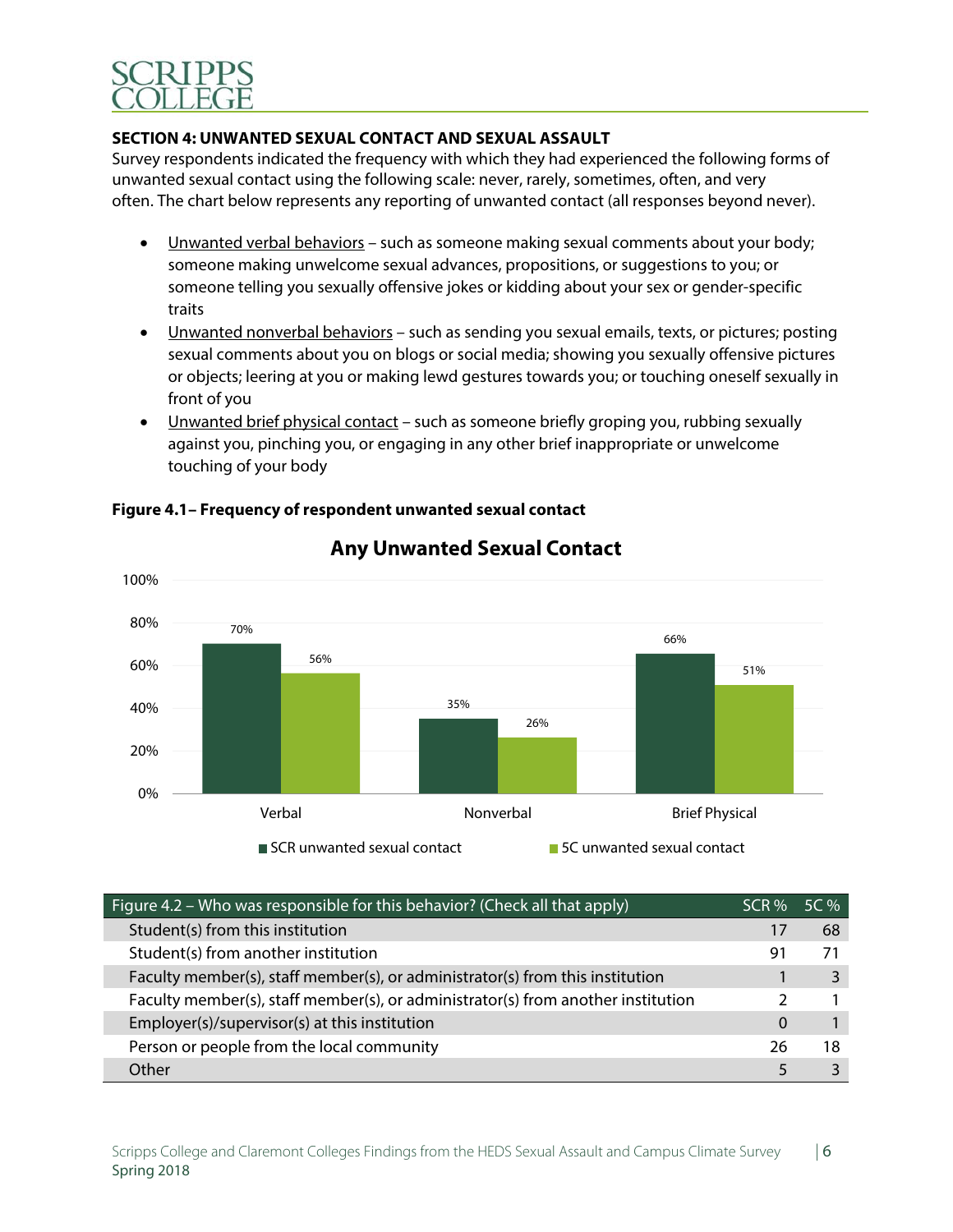



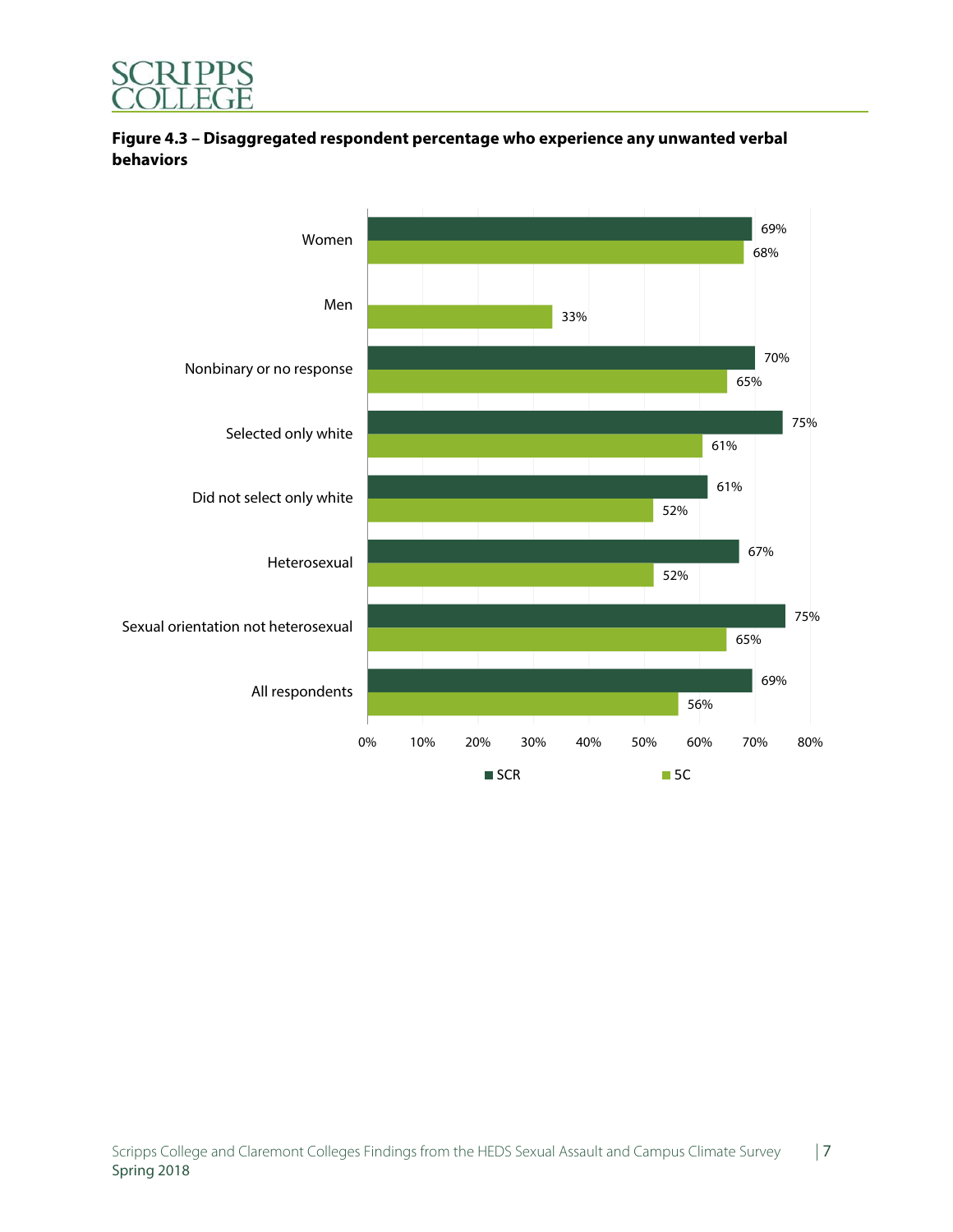

In response to the question, "Has anyone **attempted, but not succeeded in**, sexually assaulting you while you were on campus or while you were off campus during an event or program sponsored by your institution?", 13% of 5C and 16% of SCR respondents answered yes. An additional 8% of 5C and 13% of SCR respondents suspected that someone attempted to sexually assault them but were not certain.





# **SCR Attempted Sexual Assaults**



# **5C Attempted Sexual Assaults**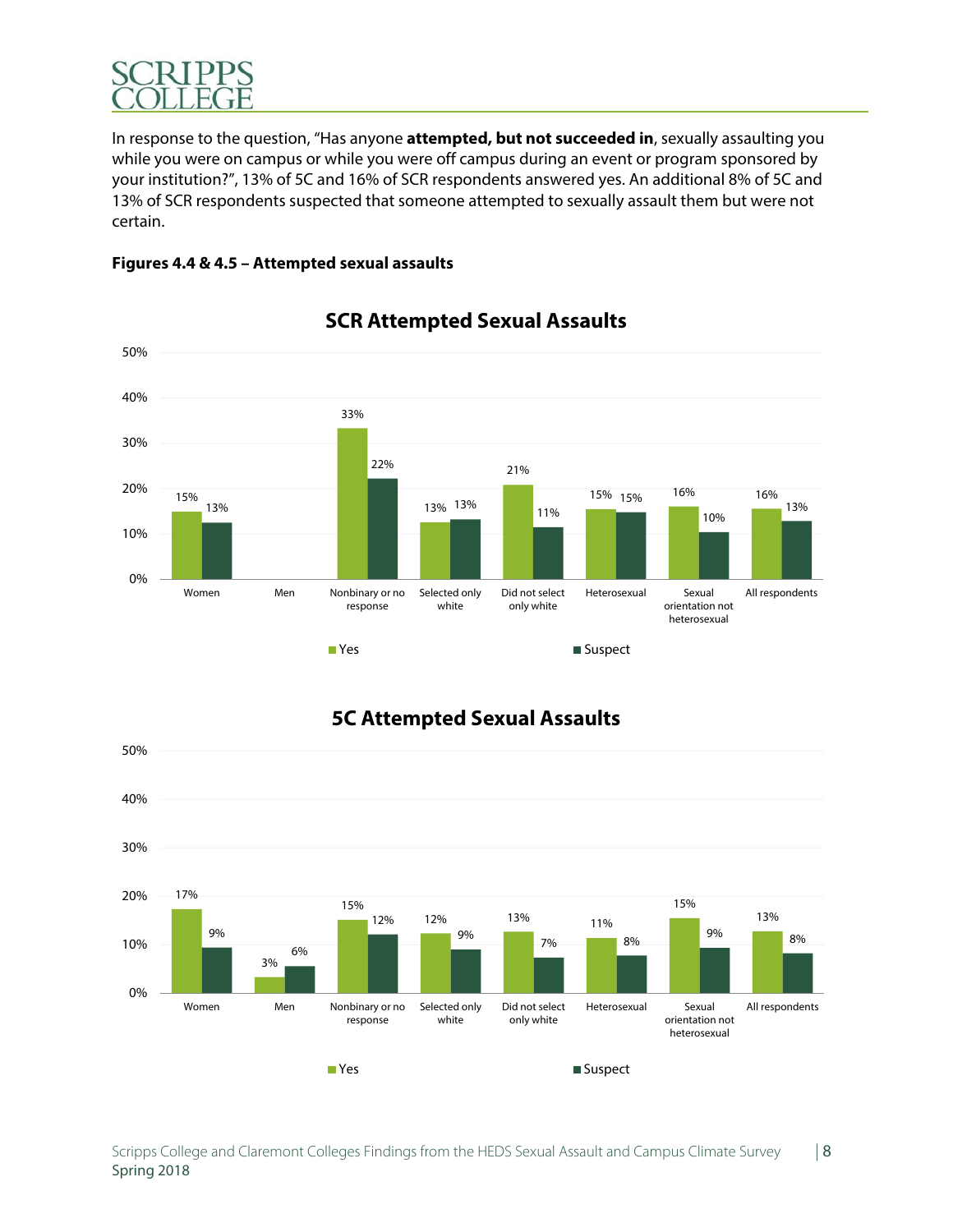

Fifteen percent of 5C and 22% of SCR survey respondents indicated that they had been sexually assaulted while they were on campus or while off campus at an event or program sponsored by their institution. An additional 6% of 5C and 7% of SCR respondents suspect that someone sexually assaulted them but were not certain.





# **SCR Incidents of Sexual Assault**



# **5C Incidents of Sexual Assault**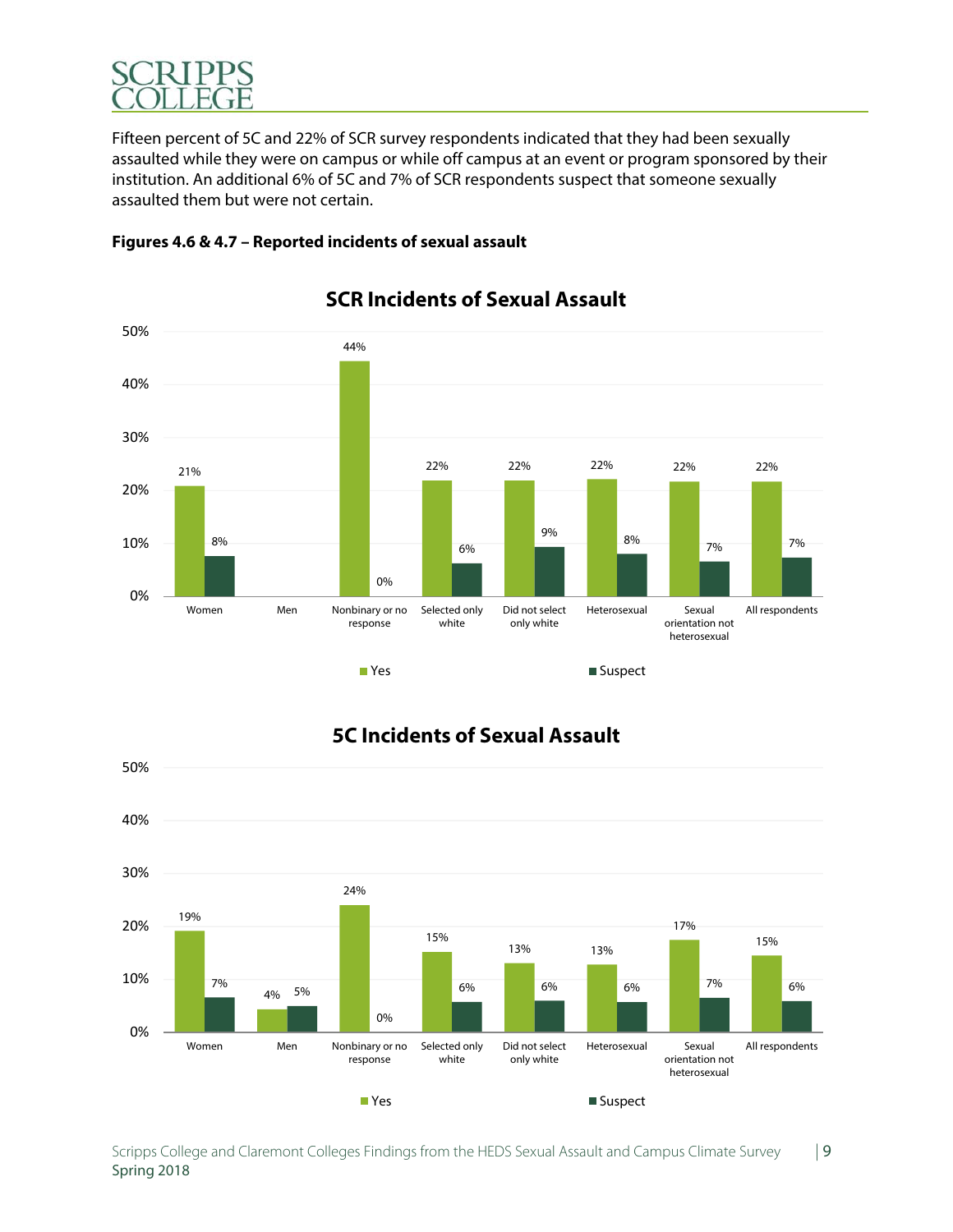

### **Types of sexual contact during the sexual assault**

- Touching of a sexual nature kissing you, touching of private parts, grabbing, fondling, rubbing up against you in a sexual way, even if it was over your clothes
- Oral sex someone's mouth or tongue making contact with your genitals, or your mouth or tongue making contact with someone else's genitals
- Vaginal sex someone's penis being put in your vagina, or your penis being put into someone else's vagina
- Anal sex someone's penis being put in your anus, or your penis being put into someone else's anus
- Anal or vaginal penetration with a body part other than a penis or tongue, or by an object, like a bottle or candle

| Figure 4.8 – Which of the following happened                                                                           | SCR % | 5C % |
|------------------------------------------------------------------------------------------------------------------------|-------|------|
| Touching of a sexual nature                                                                                            | 84    | 88   |
| Oral sex                                                                                                               | 25    | 30   |
| Vaginal sex                                                                                                            | 43    | 42   |
| Anal sex                                                                                                               | 4     |      |
| Anal or vaginal penetration with a body part other than a penis or<br>tongue, or by an object, like a bottle or candle | Q     |      |

A majority of survey respondents report experiencing more than one incident of sexual assault.

| Figure 4.9 - Number of sexual assault incidents experienced | SCR % | 5C % |
|-------------------------------------------------------------|-------|------|
|                                                             | 46    |      |
|                                                             | フフ    | າດ   |
|                                                             |       |      |
|                                                             | a     |      |
| more than 4                                                 |       |      |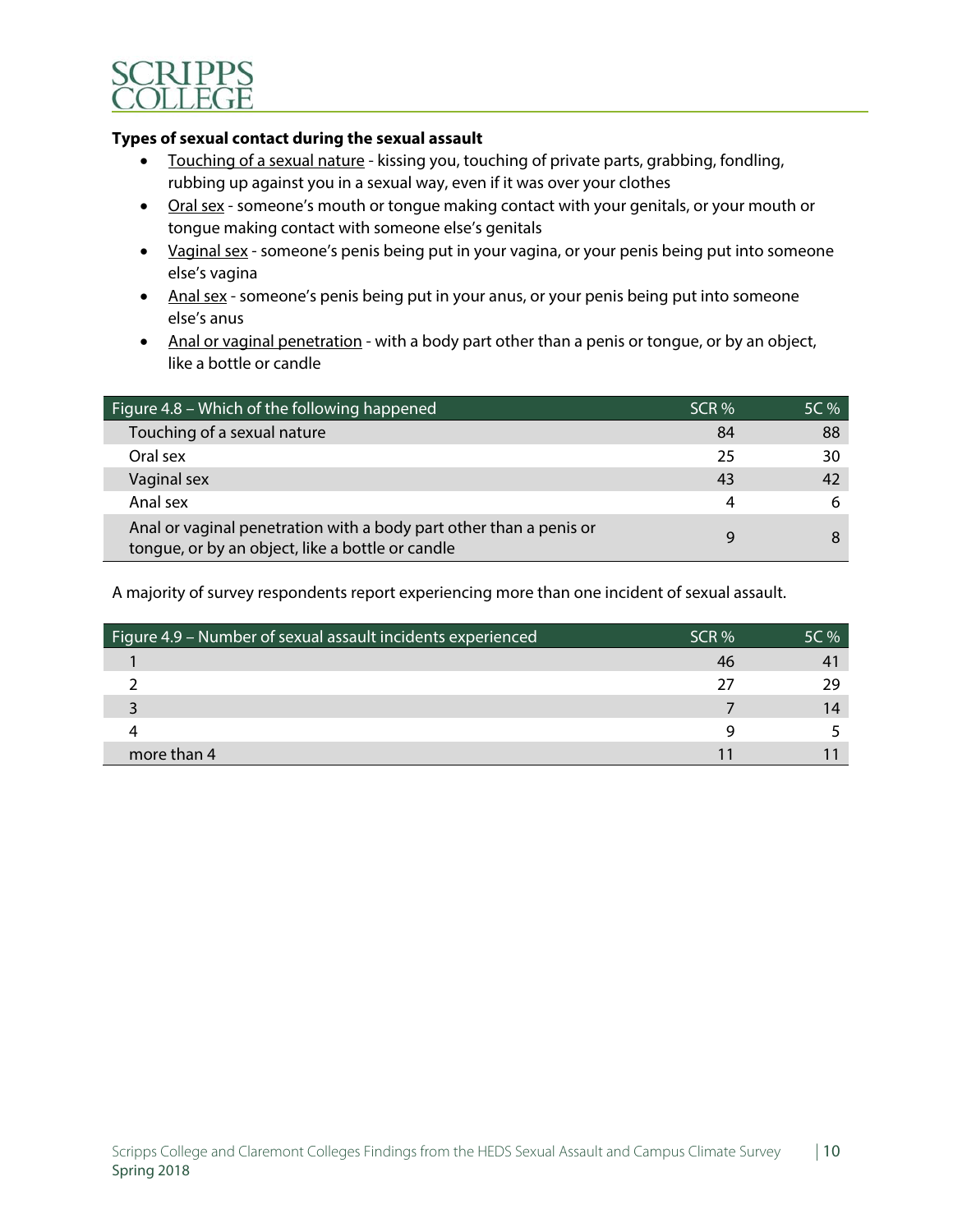

Seventeen percent of junior and 23% of senior 5C survey respondents reported experiencing sexual assault. At Scripps, 34% of junior and 27% of senior survey respondents reported experiencing sexual assault.



# **SCR % Responding "Yes" to Sexual Assault Occuring by**

**Figures 4.10 & 4.11 – Class year of survey respondent reporting sexual assault** 

**Class Year**



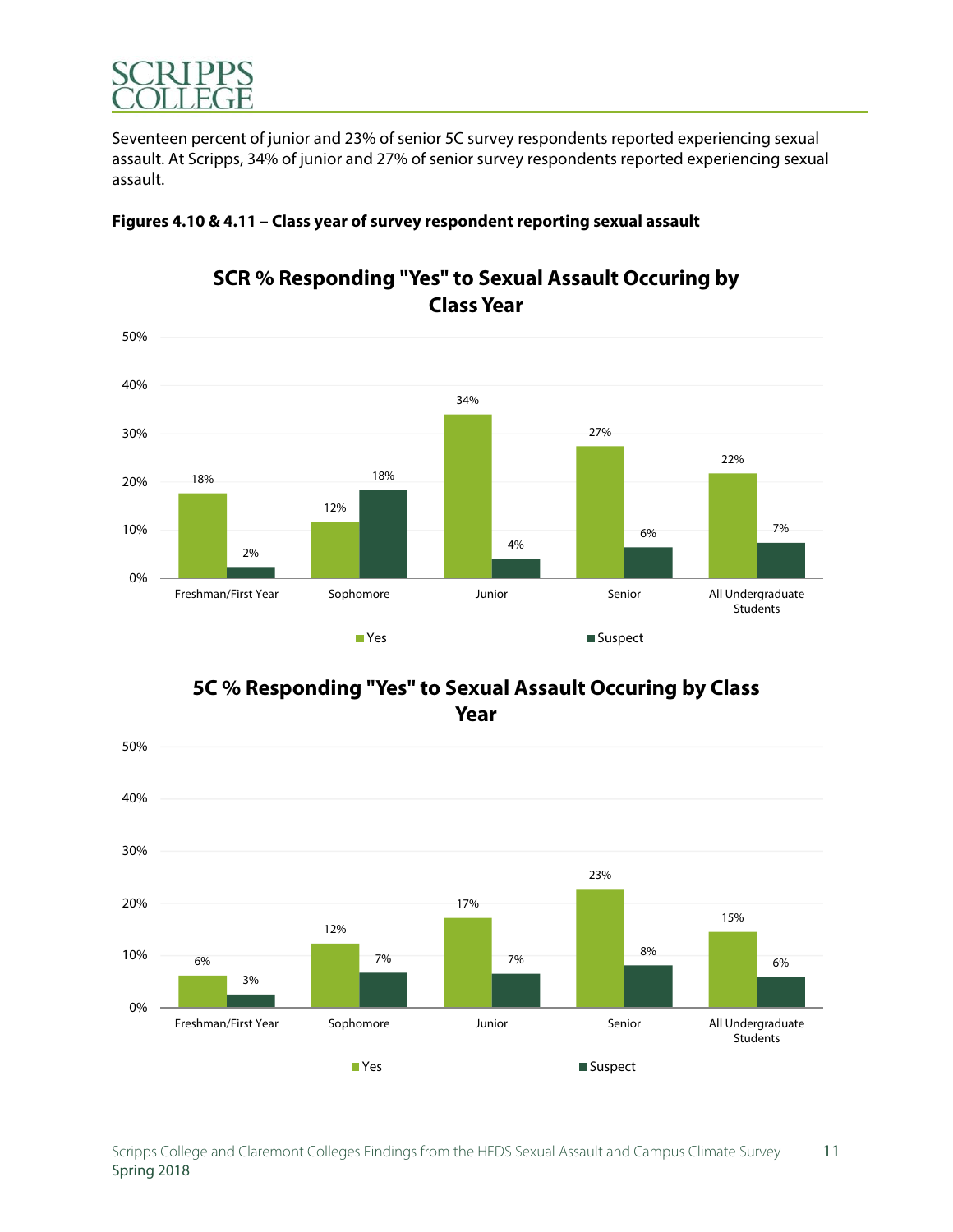

The majority of the reported incidents occurred during the first and second year.



**Figure 4.12 – When the incident occurred** 

For 5C, 50% of survey respondents indicated that the assailant was a student at their own institution. For Scripps respondents, 82% of the assaulters were students at another school.

| Figure 4.13 – The person who sexually assaulted you                              | SCR %    | 5C % |
|----------------------------------------------------------------------------------|----------|------|
| Student(s) from this institution                                                 |          | 50   |
| Student(s) from another institution                                              | 82       | 44   |
| Faculty member(s), staff member(s), or administrator(s) from this institution    | $\Omega$ |      |
| Faculty member(s), staff member(s), or administrator(s) from another institution |          |      |
| Not affiliated with institution or another institution                           |          |      |
| l do not know                                                                    |          |      |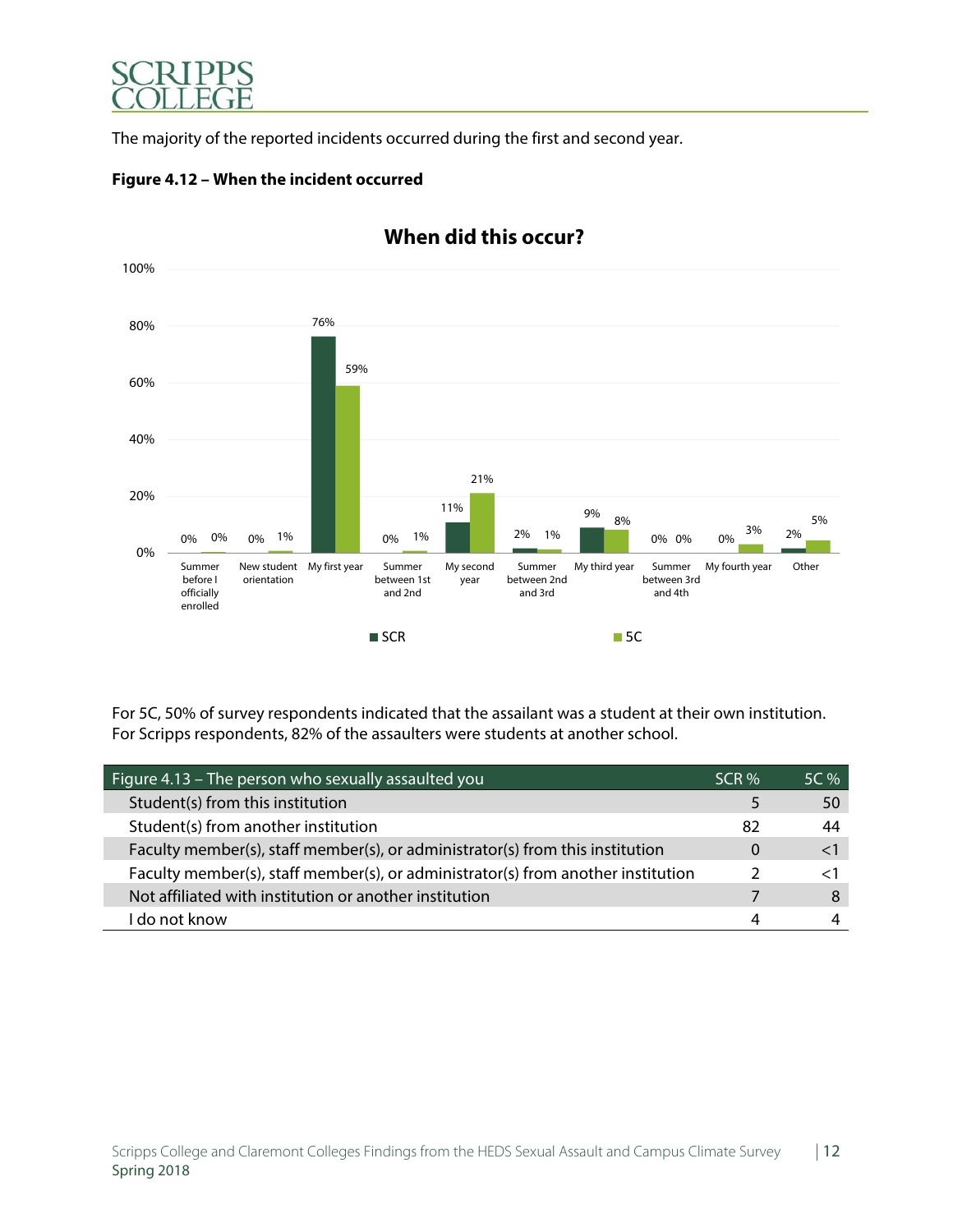For 5C, the nature of the relationship between the survey respondent and the assailant was most frequently defined as nonromantic friends or acquaintances, while at Scripps, it was defined as a stranger.

| Figure 4.14 - Relationship to assaulter | SCR <sub>%</sub> | 5C %     |
|-----------------------------------------|------------------|----------|
| Stranger                                | 38               | 30       |
| Nonromantic friend or acquaintance      | 36               | 48       |
| Casual date or hookup                   | 32               | 27       |
| Current romantic partner                | 9                |          |
| Ex-romantic partner                     |                  | 8        |
| College professor or instructor         |                  |          |
| College staff member                    |                  | $\leq$ 1 |
| College administrator                   | 0                |          |
| Employer/supervisor                     | $\Omega$         |          |
| Co-worker                               |                  |          |
| Family member                           | $\Omega$         |          |
| Other                                   |                  |          |

Close to two-thirds of 5C and half of SCR reported assailants were drinking alcohol and almost the same proportion, respectively, of those reporting assaults were also drinking alcohol themselves. Thirty-six percent of 5C and 39% of SCR survey respondents indicated that they were unable to provide consent or stop what was happening because they were incapacitated in some way (e.g., passed out, drugged, drunk, or asleep).

| Figure $4.15 - Did$ this incident involve                                                       | SCR % Yes 5C % Yes |    |
|-------------------------------------------------------------------------------------------------|--------------------|----|
| Other people threatening physical force, coercion, or intimidation                              | 38                 | 33 |
| Other people using physical force                                                               | 39                 | 45 |
| Other people drinking alcohol                                                                   | 48                 | 64 |
| Other people using drugs                                                                        | 20                 | 22 |
| Your drinking alcohol                                                                           | 50                 | 63 |
| Your voluntarily taking or using drugs                                                          | 9                  | 13 |
| Your being given a drug without knowledge or consent                                            | 9                  | 4  |
| Were you unable to provide consent or stop what was happening because<br>you were incapacitated | 39                 | 36 |

While the vast majority of survey respondents indicated that the assailants were male, there were reported incidents of female assailants, as well as instances of males and females together.

| Figure 4.16 - Sex of the Assaulter | SCR % | $5C\%$ |
|------------------------------------|-------|--------|
| Female                             |       | h      |
| Male                               | 95    | 97     |
| Both males and females             |       |        |
| I do not know                      |       |        |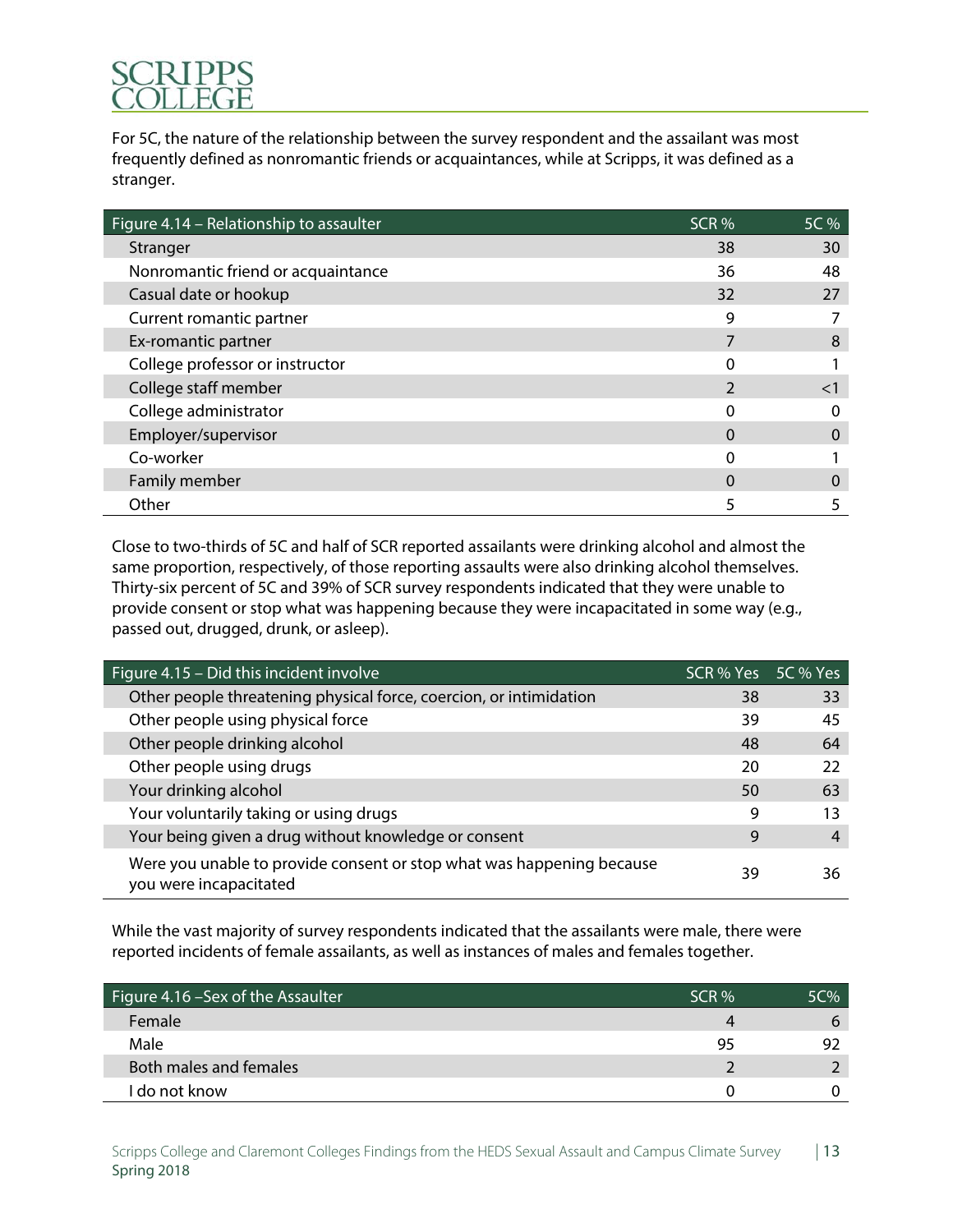The table below shows the locations of survey respondents who experienced a single assault, those who reported multiple assaults, indicated locations for each incident.

| Figure 4.17 - Location of sexual assault                                             | SCR % | $5C\%$ |
|--------------------------------------------------------------------------------------|-------|--------|
| On the campus, in a dormitory or other campus housing                                | 14    | 52     |
| On the campus, in a nonresidential building or some other location on campus         |       | 9      |
| In a fraternity or sorority house, on or off campus, including college-owned housing |       |        |
| Off campus, at another college or university (not study abroad)                      | 63    | 28     |
| Study abroad, study away, or other off-campus study program                          | 5     |        |
| Off-campus internship                                                                | 0     |        |
| Off campus, at an apartment, restaurant, bar, or another location nearby             |       |        |

Bystanders were not present in a majority of reported incidents.

| Figure 4.18 – Were there bystanders when you were sexually assaulted | SCR % | 5C % |
|----------------------------------------------------------------------|-------|------|
| Yes                                                                  | 34    |      |
| No                                                                   | 50    |      |
| am not sure                                                          |       |      |

Over 80% of 5C and 90% of SCR survey respondents reported assaults tell a close friend.

| Figure 4.19 - Whom did you tell                   | SCR <sub>%</sub> | 5C %           |
|---------------------------------------------------|------------------|----------------|
| No one                                            | 5                | 10             |
| Close friend                                      | 91               | 86             |
| Romantic partner                                  | 36               | 28             |
| Parent or guardian                                | 20               | 19             |
| Other family member                               | 13               | 10             |
| Roommate                                          | 34               | 31             |
| Resident advisor or peer advisor                  | 9                | 9              |
| Campus counselor                                  | 9                | 9              |
| Private counselor                                 | 13               | 12             |
| Faculty, staff, or administrator                  | 18               | 14             |
| Faculty, staff, or administrator at other school  | 5                | 2              |
| Campus security, safety, or campus police         | 9                | 3              |
| Local police                                      | 4                | $\overline{2}$ |
| Local or national sexual assault hotline          | 2                | 2              |
| Campus pastor, minister, rabbi, or other clergy   | $\Omega$         | $<$ 1          |
| Campus sexual assault advocate                    | 9                | 8              |
| Campus title IX coordinator or deputy coordinator | 13               | 15             |
| Campus health services                            |                  | 4              |
| Other                                             | 4                | 2              |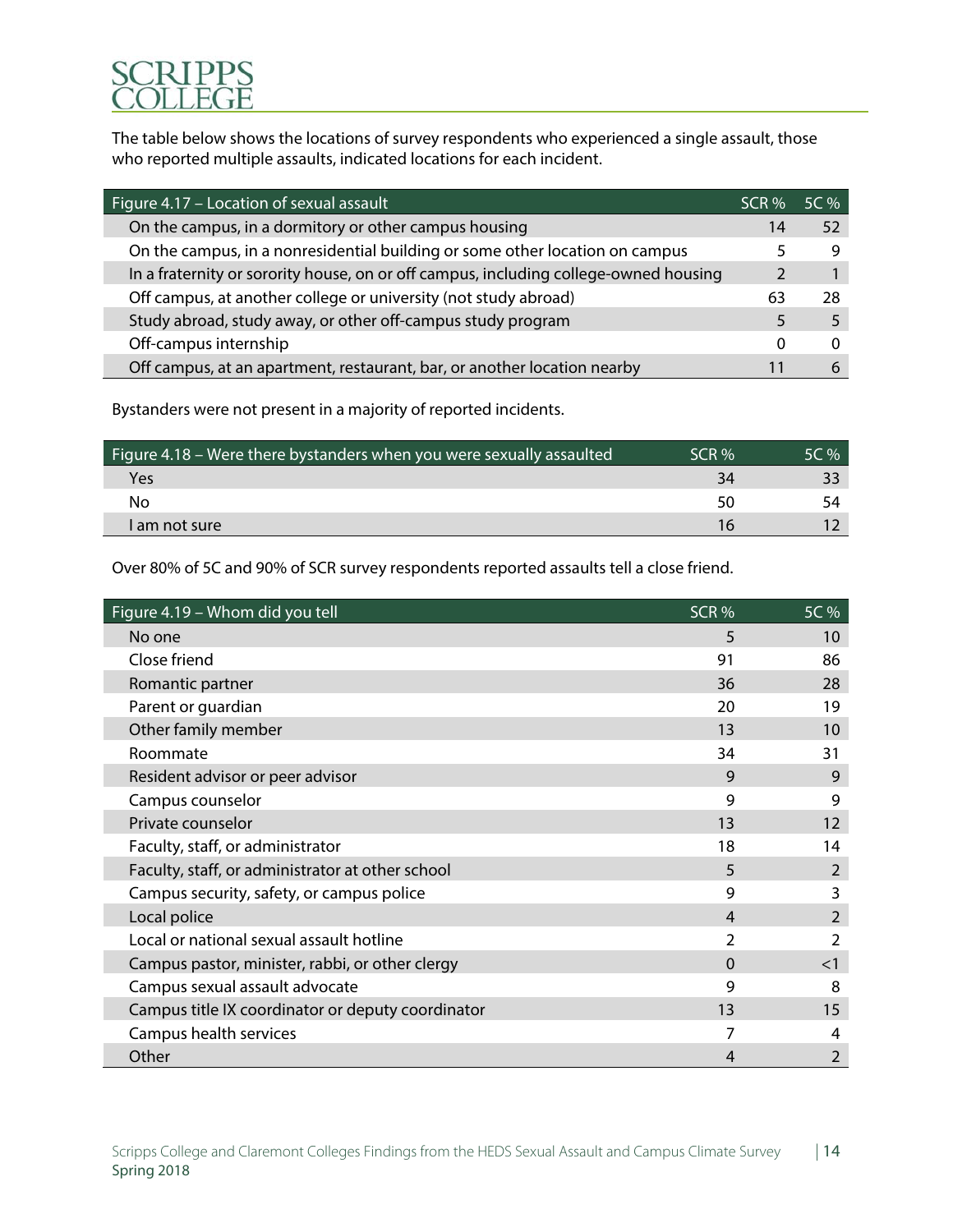

### **SECTION 5: TCCS SUPPLEMENTAL STALKING AND DATING VIOLENCE QUESTIONS**

At the Claremont Colleges, the Title IX Coordinators, the EmPOWER Center, and student Advocates support students impacted by all forms of sex discrimination and violence addressed under Title IX, the Violence Against Women Act, and Cleary, including not only sexual assault, but also dating/domestic violence and stalking. These forms of abuse involve the exertion of power and control over a victim, which often overlap, and can cause severe trauma. The Claremont Colleges prevention and education programs address these forms of abuse simultaneously. Therefore, the Colleges felt it was critical to add the proceeding questions to the HEDS survey in order to inform this ongoing work more holistically.

The following questions including the following response options: 0, 1, 2, 3, 4, and more than 4. The percentages represent the number of survey respondents who selected any option greater than zero.